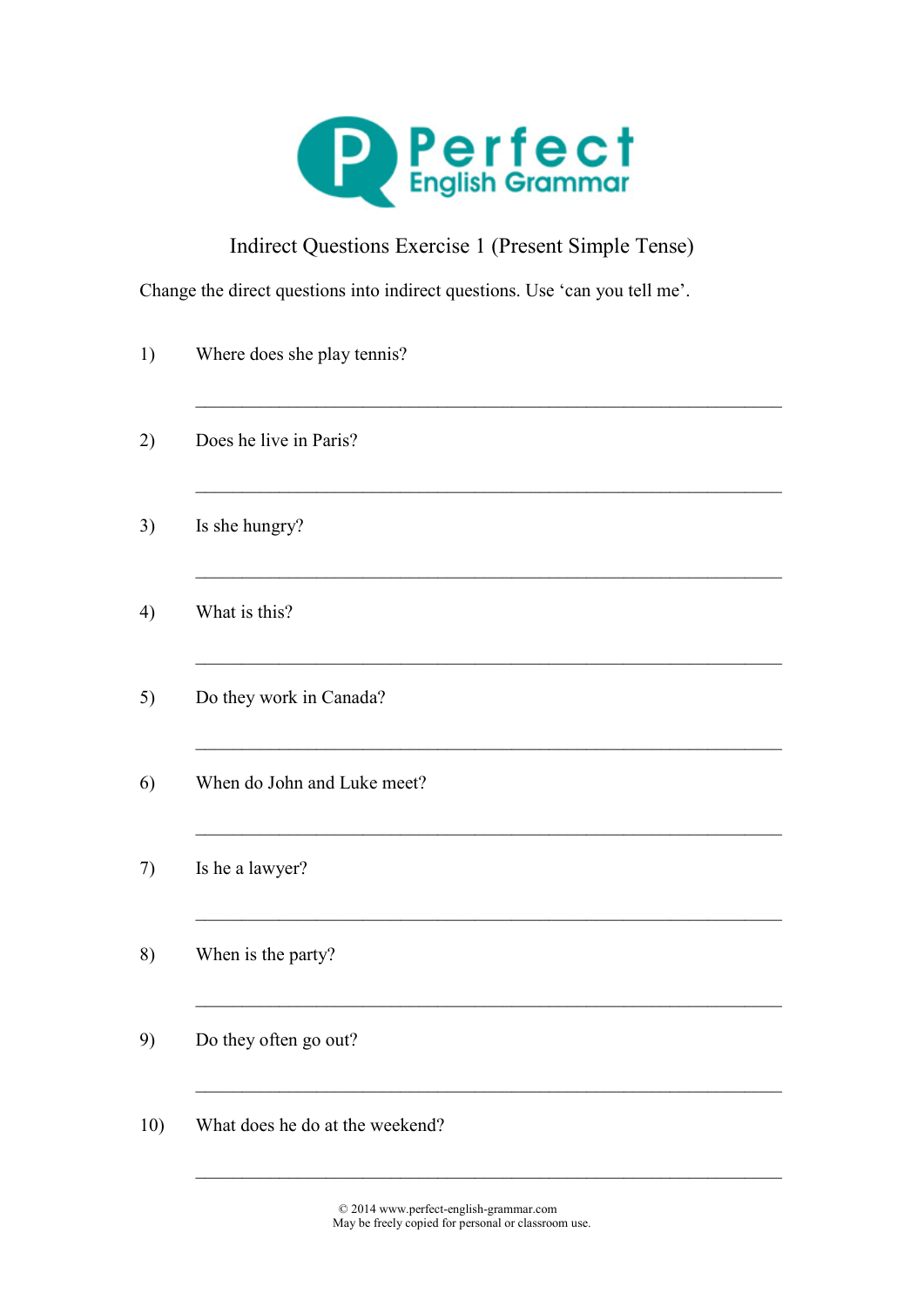## Indirect Questions Exercise 1

11) Are the children on holiday this week?

 $\mathcal{L}_\text{max} = \frac{1}{2} \sum_{i=1}^{n} \frac{1}{2} \sum_{i=1}^{n} \frac{1}{2} \sum_{i=1}^{n} \frac{1}{2} \sum_{i=1}^{n} \frac{1}{2} \sum_{i=1}^{n} \frac{1}{2} \sum_{i=1}^{n} \frac{1}{2} \sum_{i=1}^{n} \frac{1}{2} \sum_{i=1}^{n} \frac{1}{2} \sum_{i=1}^{n} \frac{1}{2} \sum_{i=1}^{n} \frac{1}{2} \sum_{i=1}^{n} \frac{1}{2} \sum_{i=1}^{n} \frac{1$ 

 $\mathcal{L}_\text{max} = \frac{1}{2} \sum_{i=1}^{n} \frac{1}{2} \sum_{i=1}^{n} \frac{1}{2} \sum_{i=1}^{n} \frac{1}{2} \sum_{i=1}^{n} \frac{1}{2} \sum_{i=1}^{n} \frac{1}{2} \sum_{i=1}^{n} \frac{1}{2} \sum_{i=1}^{n} \frac{1}{2} \sum_{i=1}^{n} \frac{1}{2} \sum_{i=1}^{n} \frac{1}{2} \sum_{i=1}^{n} \frac{1}{2} \sum_{i=1}^{n} \frac{1}{2} \sum_{i=1}^{n} \frac{1$ 

 $\mathcal{L}_\text{max} = \frac{1}{2} \sum_{i=1}^{n} \frac{1}{2} \sum_{i=1}^{n} \frac{1}{2} \sum_{i=1}^{n} \frac{1}{2} \sum_{i=1}^{n} \frac{1}{2} \sum_{i=1}^{n} \frac{1}{2} \sum_{i=1}^{n} \frac{1}{2} \sum_{i=1}^{n} \frac{1}{2} \sum_{i=1}^{n} \frac{1}{2} \sum_{i=1}^{n} \frac{1}{2} \sum_{i=1}^{n} \frac{1}{2} \sum_{i=1}^{n} \frac{1}{2} \sum_{i=1}^{n} \frac{1$ 

 $\mathcal{L}_\text{max} = \frac{1}{2} \sum_{i=1}^{n} \frac{1}{2} \sum_{i=1}^{n} \frac{1}{2} \sum_{i=1}^{n} \frac{1}{2} \sum_{i=1}^{n} \frac{1}{2} \sum_{i=1}^{n} \frac{1}{2} \sum_{i=1}^{n} \frac{1}{2} \sum_{i=1}^{n} \frac{1}{2} \sum_{i=1}^{n} \frac{1}{2} \sum_{i=1}^{n} \frac{1}{2} \sum_{i=1}^{n} \frac{1}{2} \sum_{i=1}^{n} \frac{1}{2} \sum_{i=1}^{n} \frac{1$ 

 $\mathcal{L}_\text{max} = \frac{1}{2} \sum_{i=1}^{n} \frac{1}{2} \sum_{i=1}^{n} \frac{1}{2} \sum_{i=1}^{n} \frac{1}{2} \sum_{i=1}^{n} \frac{1}{2} \sum_{i=1}^{n} \frac{1}{2} \sum_{i=1}^{n} \frac{1}{2} \sum_{i=1}^{n} \frac{1}{2} \sum_{i=1}^{n} \frac{1}{2} \sum_{i=1}^{n} \frac{1}{2} \sum_{i=1}^{n} \frac{1}{2} \sum_{i=1}^{n} \frac{1}{2} \sum_{i=1}^{n} \frac{1$ 

 $\mathcal{L}_\text{max} = \frac{1}{2} \sum_{i=1}^{n} \frac{1}{2} \sum_{i=1}^{n} \frac{1}{2} \sum_{i=1}^{n} \frac{1}{2} \sum_{i=1}^{n} \frac{1}{2} \sum_{i=1}^{n} \frac{1}{2} \sum_{i=1}^{n} \frac{1}{2} \sum_{i=1}^{n} \frac{1}{2} \sum_{i=1}^{n} \frac{1}{2} \sum_{i=1}^{n} \frac{1}{2} \sum_{i=1}^{n} \frac{1}{2} \sum_{i=1}^{n} \frac{1}{2} \sum_{i=1}^{n} \frac{1$ 

 $\mathcal{L}_\text{max} = \frac{1}{2} \sum_{i=1}^{n} \frac{1}{2} \sum_{i=1}^{n} \frac{1}{2} \sum_{i=1}^{n} \frac{1}{2} \sum_{i=1}^{n} \frac{1}{2} \sum_{i=1}^{n} \frac{1}{2} \sum_{i=1}^{n} \frac{1}{2} \sum_{i=1}^{n} \frac{1}{2} \sum_{i=1}^{n} \frac{1}{2} \sum_{i=1}^{n} \frac{1}{2} \sum_{i=1}^{n} \frac{1}{2} \sum_{i=1}^{n} \frac{1}{2} \sum_{i=1}^{n} \frac{1$ 

 $\mathcal{L}_\text{max} = \frac{1}{2} \sum_{i=1}^{n} \frac{1}{2} \sum_{i=1}^{n} \frac{1}{2} \sum_{i=1}^{n} \frac{1}{2} \sum_{i=1}^{n} \frac{1}{2} \sum_{i=1}^{n} \frac{1}{2} \sum_{i=1}^{n} \frac{1}{2} \sum_{i=1}^{n} \frac{1}{2} \sum_{i=1}^{n} \frac{1}{2} \sum_{i=1}^{n} \frac{1}{2} \sum_{i=1}^{n} \frac{1}{2} \sum_{i=1}^{n} \frac{1}{2} \sum_{i=1}^{n} \frac{1$ 

 $\mathcal{L}_\text{max} = \frac{1}{2} \sum_{i=1}^{n} \frac{1}{2} \sum_{i=1}^{n} \frac{1}{2} \sum_{i=1}^{n} \frac{1}{2} \sum_{i=1}^{n} \frac{1}{2} \sum_{i=1}^{n} \frac{1}{2} \sum_{i=1}^{n} \frac{1}{2} \sum_{i=1}^{n} \frac{1}{2} \sum_{i=1}^{n} \frac{1}{2} \sum_{i=1}^{n} \frac{1}{2} \sum_{i=1}^{n} \frac{1}{2} \sum_{i=1}^{n} \frac{1}{2} \sum_{i=1}^{n} \frac{1$ 

 $\mathcal{L}_\text{max} = \frac{1}{2} \sum_{i=1}^{n} \frac{1}{2} \sum_{i=1}^{n} \frac{1}{2} \sum_{i=1}^{n} \frac{1}{2} \sum_{i=1}^{n} \frac{1}{2} \sum_{i=1}^{n} \frac{1}{2} \sum_{i=1}^{n} \frac{1}{2} \sum_{i=1}^{n} \frac{1}{2} \sum_{i=1}^{n} \frac{1}{2} \sum_{i=1}^{n} \frac{1}{2} \sum_{i=1}^{n} \frac{1}{2} \sum_{i=1}^{n} \frac{1}{2} \sum_{i=1}^{n} \frac{1$ 

- 12) Who is she?
- 13) Why do you like travelling so much?
- 14) Does Lizzie like ice cream?
- 15) Are they from Chile?
- 16) Where is the station?
- 17) Where do you study Chinese?
- 18) Where is the nearest supermarket?
- 19) Do you drink coffee?
- 20) Is Richard always late?